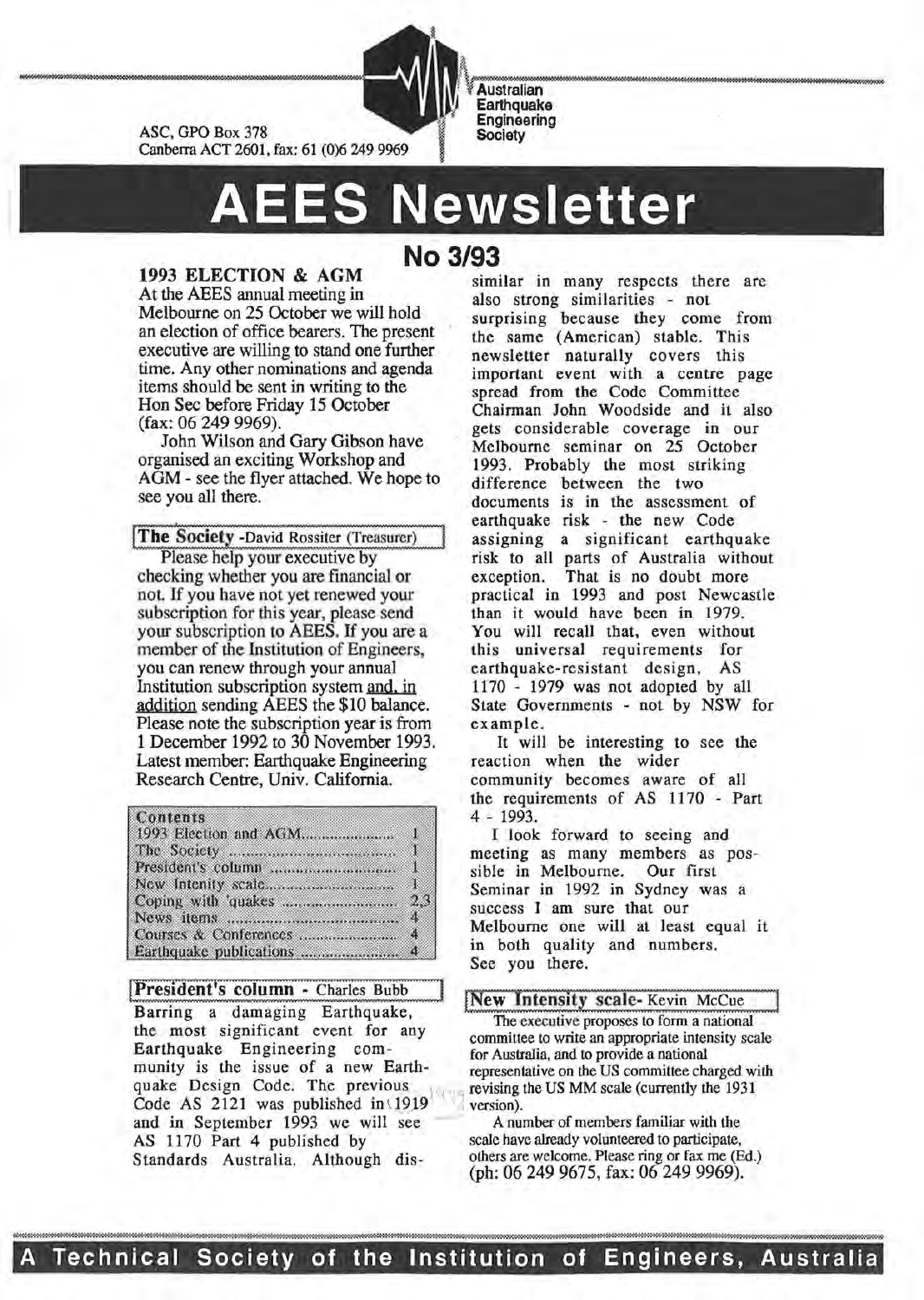

*An earthquake-perhaps more than any other natural phenomenon-has the ability to wreak widespread destruction and cause maximum disruption over a large area. Although most earthquakes in Australia occur in isolated and sparsely populated areas, it only takes one, like the Newcastle earthquake of* 1989, *to bring home the havoc that can be caused in towns and cities.* 

Standards Australia has just published the newly revised edition of the earthquake code. This important document will go a long way to ensuring that buildings are able to cope with the most severe earthquakes Australia is likely to experience, and will not only affect structural engineers but also architects, designers, building services engineers and others when designing buildings and associated elements. The new edition is similar in approach to the former document but the layout and details have undergone significant change.

#### Impetus

Australia's first earthquake standard was published in 1979 as AS 2121. It was principally a result of the earthquake in Western Australia of 14 October 1968, and was based on the 1977 version of a document prepared by the Seismology Committee Structural Engineers Association of California (SEAOC). It was both a loading and material design document in working stress.

The new earthquake standard is a loading standard only, and is now part of the AS 1170 series of standards. It is titled *Minimum design loads on structures, Part 4: Earthquake loads* (AS 1170.4), with the design requirements specified in the various materials standards such as the concrete and steel standards. The earthquake standard is

largely based on the 'Tentative Provisions for the Development of Seismic Regulations for Buildings', ATC-3.06 and the NERHP documents, but is modified to suit Australian conditions.

### The earthquake hazard map

No part of Australia is free from the possibility of an earthquake, as large, potentially destructive earthquakes have occurred this century in eastern, central and western Australia. The 1989 Newcastle earthquake has reinforced the lessons learnt from both overseas and Australian earthquakes: *that such earthquakes will continue to occur in the future with possible significant property damage and loss of life.* 

The previous edition of the earthquake standard, AS 2121, used a system of zoning based on the SEAOC document-which has four different zones of earthquake force-to establish the 'level of hazard' for a region. The SEAOC document uses Zone 1 increasing in severity through to Zone 4. In the case of Australia, only Zones 1 and 2 were used in AS 2121, but an additional Zone A, with a lesser force than Zone 1, was introduced to take into account non-ductile construction such as unreinforced masonry. Much of Australia was in Zone 0 with no specific design requirements.

However, the subcommittee revising the standard agreed that the zones used in AS 2121 were not considered appropriate for the generally low level of earthquake in Australia. Subcommittee BD/6/4 made a very conscious decision that zones with much closer contours should be used in Australia for the earthquake hazard map to avoid the problem of large steps in force levels which, while suitable for areas of high earthquake, were not appropriate in Australian conditions. It is interesting to note that similar contours have also been recently adopted in New Zealand for their latest loading standard.

The main source of data for the new standard was from the Australian Geological Survey Organization and includes data from 1856 to 1991.

#### Use of the standard

The new standard applies to both domestic and general structures, with



domestic structures having a separate section. The design requirements for the minimum earthquake loads depend on the type of structure, that is, domestic or general, the type of building (whether it is a building with post-disaster functions, a building with a large number of people, or buildings of other categories), the structural system, whether the building is regular or irregular in shape and is ductile or nonductile, and the site factor based on the soil conditions. There is a considerable body of evidence to show that buildings on soft soils are much more likely to be damaged as a result of earthquake loading than buildings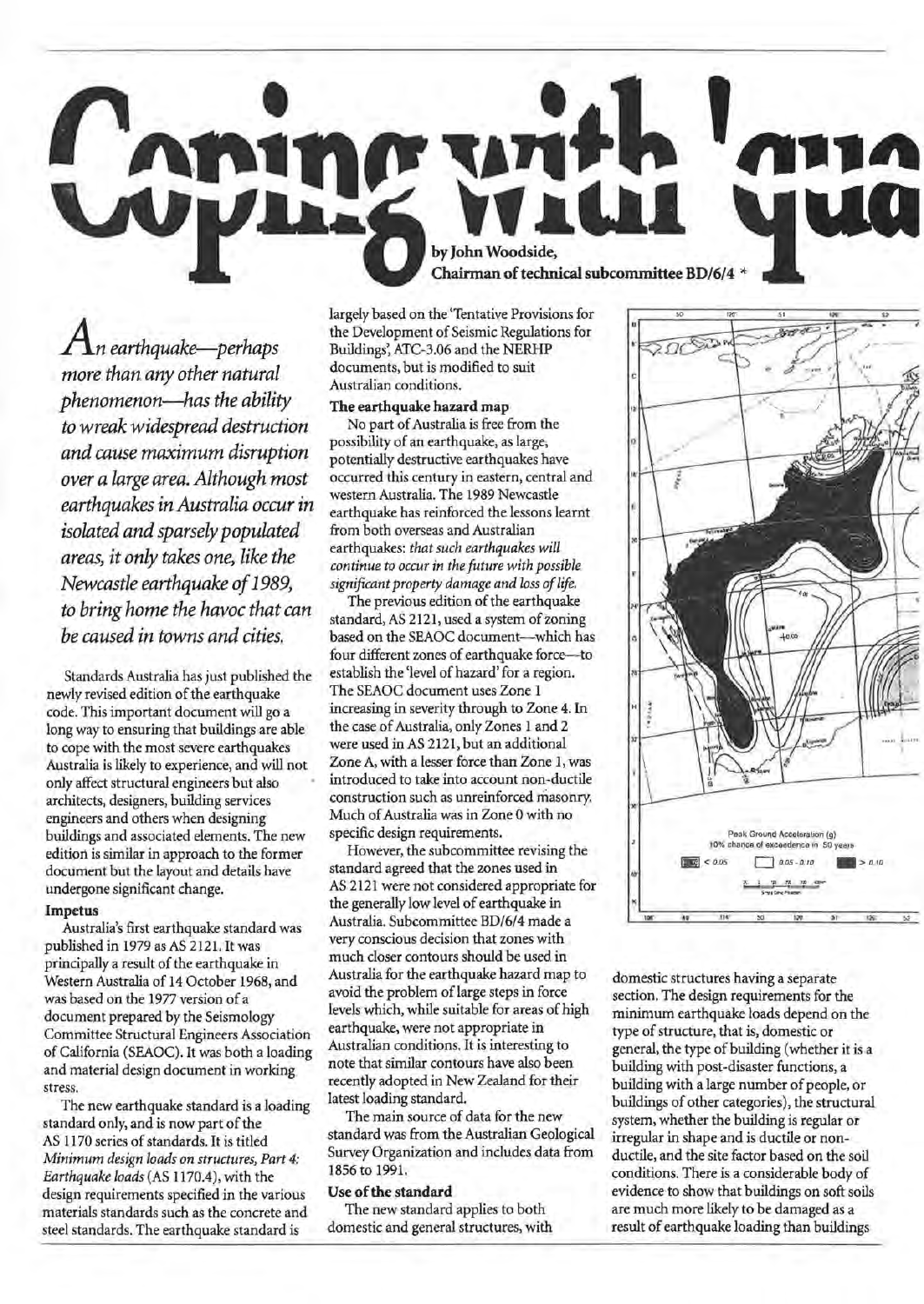$$\oplus$  This article is reproduced with permission from the editor of TAS, Standards Australia's monthly$ magazine, and John Woodside a member of AEES. The map was prepared by members of a subcommittee of BD/6/4 and drawn by AGSO cartographers. It is an early version of that in AS 1170.4.

> Flow charts are provided in the front of the standard to assist users in using the new document.

#### Domestic structures

Design of domestic housing, if required, is restricted to one section of the standard. Domestic housing is categorized as H1, H2

or H3, with H1 being the lowest design category and H3 the highest.

It is expected that many houses will be categorized in the lowest category (H1) which requires no specific earthquake strucural design or detailing. Detailing, where required, will generally require the positive connection of roof and floor to the walls. However, very few houses will be categorized in H3, with the requirement for specific structural design for horizontal loads. Non-structural components which are non-ductile for all design categories will require some design. This will be generally less than wind load if this is applicable.

'Deemed to Comply' details will be developed by Standards Australia following the publication of this standard which will limit or minimize the specific design requirements.

In addition to the structural design which may or may not be required, detailing for the structure may be required which includes tying of walls and members to provide horizontal resistance to earthquake loads.

A further section has been provided in the standard for detailing and design of nonstructural components, including architectural, mechanical and

electrical components as required. Design requirements which are set out in this section will be largely met by deemed to comply documents which will be developed as a result of the publication of this standard.

#### Static and dynamic analyses

A static analysis is to be carried out on general structures in two orthogonal horizontal directions when required by the standard. The static approach is a simple approach which simulates the dynamic effects of the earthquake motion which \* *John Woodside is a Director of Connell*  induces forces within the building structure *Wagner Rankine and Hill. and has been the*  and is familiar to most structural engineers. *chairman of Subcommittee BD/6/4for* 

This approach is known as the quasi static · *four years.*  approach. The resulting force level is based

on the assumption that the structure will undergo several cycles of in-elastic defamation during a major earthquake and the force is related to the type of structural system and its ability to sustain these defamations and dissipate energy without collapse. This section on static analysis is similar to the previous standard, AS 2121, although the equation has a different form with a response factor based on the structural system being used. In addition, there is a requirement to consider the effects of torsion due to the difference between the centre of rigidity and the centre of mass of the building, similar to AS 2121.

The standard includes a section on dynamic analysis which is not normally required except in buildings of irregular configuration, larger buildings and buildings on very soft soils. Dynamic analysis was also included in the previous standard, but the new edition has considerably more detail on this method of analysis. With the advent of more powerful computers, programs are now available for this type of analysis. This analysis is new for many engineers, and limited dynamic analysis will be required by users of the standard on a limited basis. However, the new standard does permit dynamic analysis for lesser cases if the designer wishes to do so.

The standard includes a section on structural alterations which is similar to AS 2121 but has added an appendix for guidance of designers. Standards Australia is currently preparing a separate standard on these matters which will ultimately replace this section.

This important new document, AS 1170.4, represents a major step forward in Australian design. It is a significant upgrade on AS 2121 and provides a simple and effective procedure for earthquake design. It will involve some additional requirements for design and construction in some cases, but does provide a rational approach to design and a safer Australia for earthquake loads.

The new edition of the earthquake standard may be purchased from any office of Standards Australia, or by contacting the National Sales Centre, ph (02) 746 4600, fax (02) 746 3333.



**Izna** 

which are on stiff soil or rock, and this has been allowed for in the code. Designers will be required to assess the requirements for their buildings in accordance with the standard. This may range from no special earthquake design but some minor detailing of non-structural elements, through to detailed structural design and detailing for earthquake, depending on the various requirements of the standard.

There will be, in some cases, an increase in design effort and a small increase in the cost of the building, but Subcommittee BD/6/4 believes these costs are justified for tbe level of risk involved.